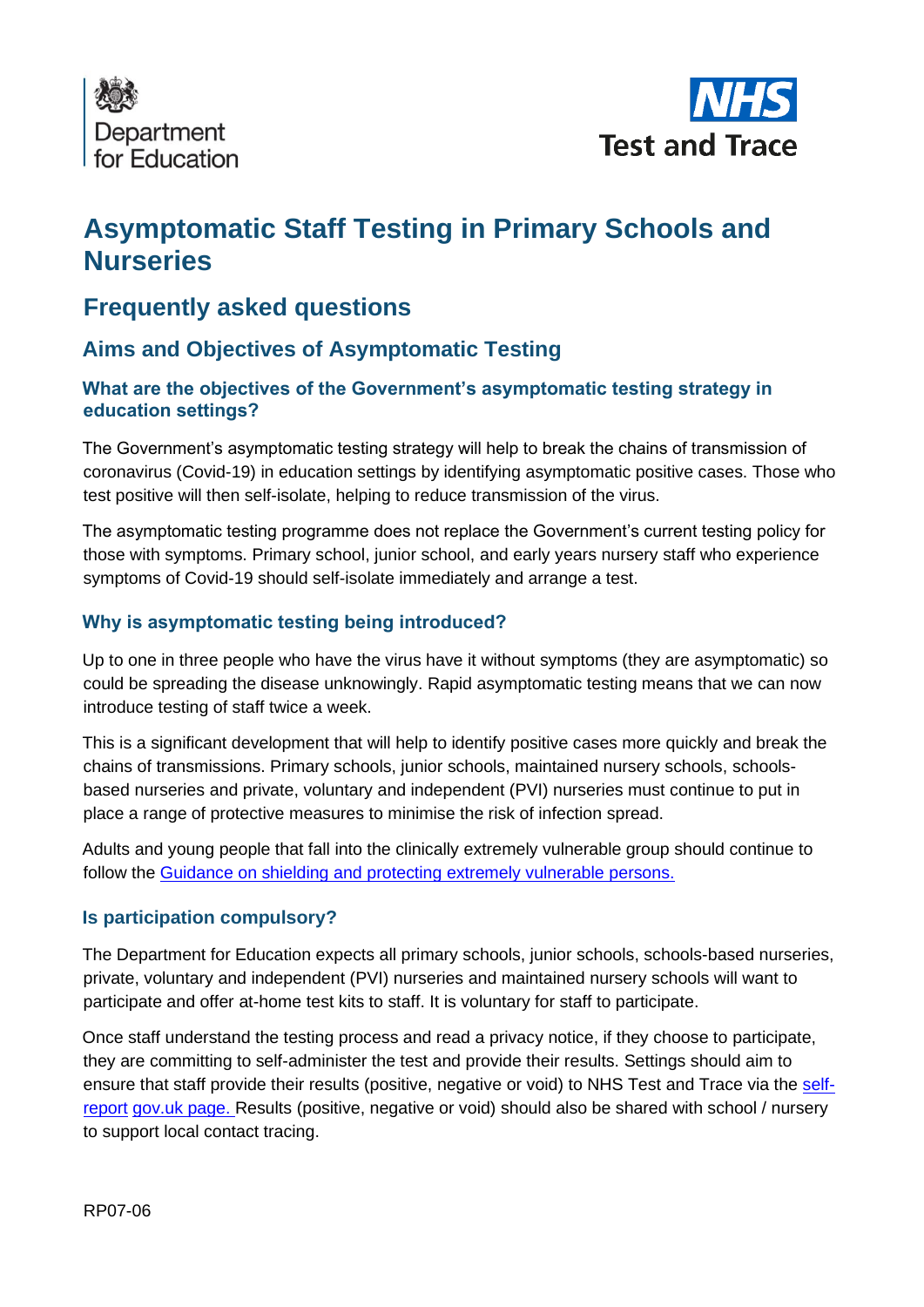Staff who decline to participate can still attend school or nursery. Staff who decline to participate in this testing programme should follow the usual national guidelines on self-isolation and anyone showing symptoms should get tested.

#### **Can staff who have opted out join the testing programme at any point?**

Yes. The school/nursery should share the privacy notice and relevant materials with that member of staff when they choose to participate.

#### **What settings are included in this testing programme?**

All staff working in:

- local-authority-maintained primary schools including mainstream, special and pupil referral units (PRUs)
- primary academies including special academies and alternative provision free schools
- junior schools
- non-maintained special schools
- independent primary schools including independent special schools and independent alternative provision
- hospital schools
- school-based nurseries
- maintained nursery schools
- private, voluntary and independent (PVI) nurseries

Staff working in 'all-through schools' and middle schools should be tested through the secondary school testing programme.

## **Pupils' Return to Primary Schools**

#### **Why are you not testing primary pupils on return?**

Public Health England have advised there are currently limited public health benefits attached to testing primary aged or younger pupils with lateral flow devices. Primary age pupils, particularly younger children, may find the LFD testing process unpleasant and are unable to self-swab. For these reasons there are no plans to pilot LFD testing for primary age pupils. We will review this approach in the light of any emerging evidence.

#### **Are staff and children in primary and early years required to wear masks?**

In primary and early years settings, face coverings should be worn by staff and adult visitors where social distancing between adults is not possible (for example, when moving around in corridors and communal areas). Children in both primary and early years settings do not need to wear face coverings and should not be asked to wear one.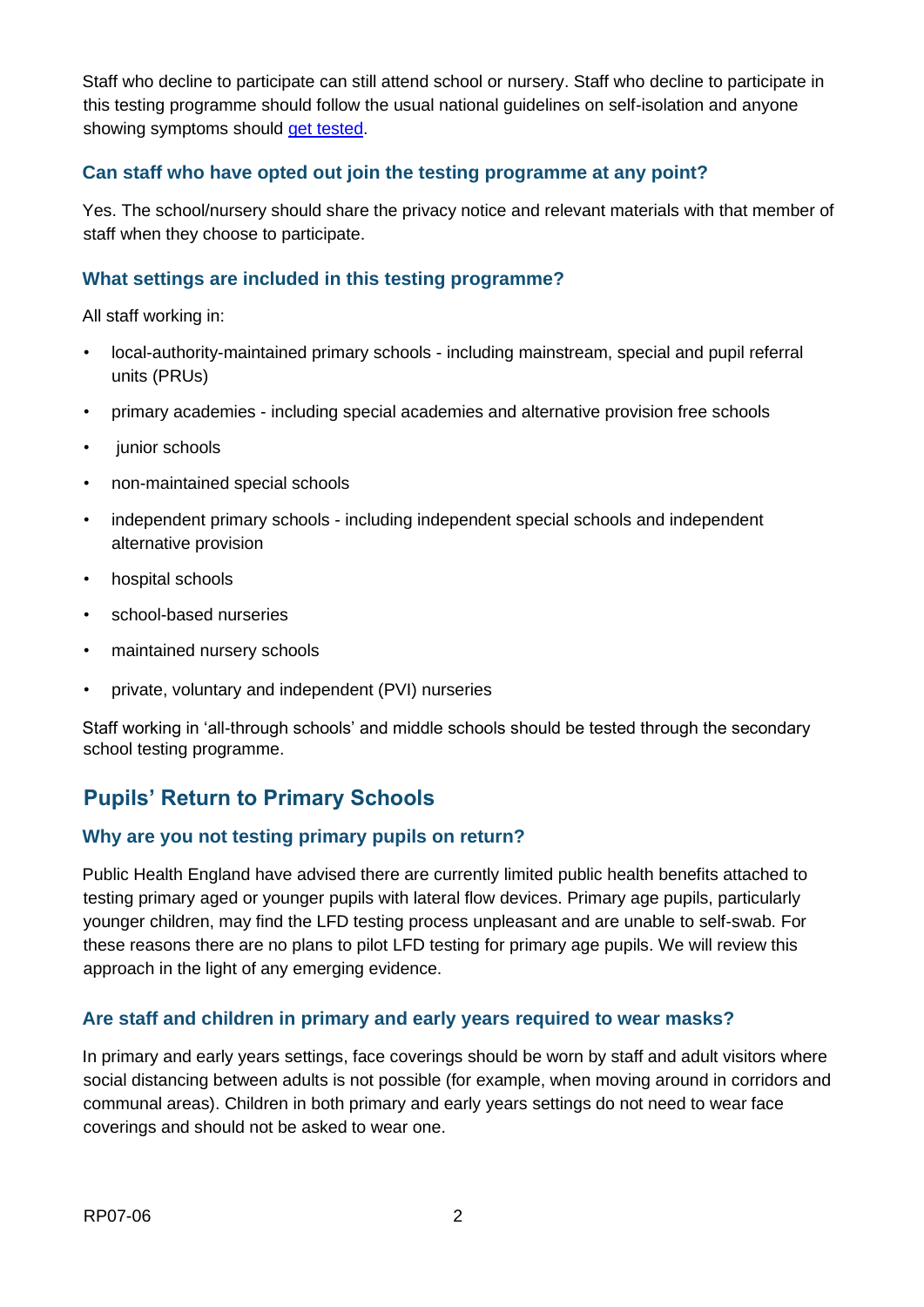Some individuals are exempt from wearing face coverings and we expect staff and pupils to be sensitive to those needs.

#### **Should staff continue testing through the Easter holidays?**

All early years and primary settings included in the asymptomatic testing programme should keep testing going through the Easter holidays to manage the spread of COVID-19 and encourage staff to get into a regular habit of testing themselves every 3-4 days (twice a week).

Primary schools, school-based nurseries and maintained nurseries should ensure they have enough test kits to keep testing through the Easter holidays. Guidance for primary schools, schools-based nurseries and maintained nursery schools on how to reorder supplies, if needed, can now be found on the same document sharing platform [here.](https://drive.google.com/drive/folders/1X4fLxy6_ppmpmKrv3hT2M6cduAN_GS54)

PVI nurseries will receive a second delivery of test kits between the 24-26<sup>th</sup> March, this should mean settings have enough supplies to maintain testing through the Easter holidays. PVI nurseries that have reported to us missing or damaged kit between 15th and 18th March will receive additional kits as part of this. If PVI settings do not think they have the correct number of test kits, they should use [this online form](https://form.education.gov.uk/service/rapid-delivery-supply-nursery) to report this to us.

### **Difference between primary and secondary testing programmes**

#### **Why do staff need to take a confirmatory PCR test if they test positive at home?**

In line with clinical advice, confirmatory PCR testing will remain in place, for pupils, students, and staff for whom testing is done at home.

Robust evaluations from PHE and the University of Oxford show that LFD tests are accurate, reliable and successfully identify those with coronavirus (COVID-19) who could pass on the virus without realising. The tests have extremely low rates of false positives. LFD tests taken on test sites, such as on school grounds, do not need a confirmatory PCR test. This is because these tests are done in a controlled environment and trained staff read the results.

All positive results from rapid tests undertaken at home do need to be confirmed with a standard PCR test. This is because these tests are not conducted in a controlled environment and will not have trained staff on hand. Following positive LFD test at home, a confirmatory PCR test should be booked online or by calling 119. Whilst awaiting the PCR result, the staff member and their close contacts should self-isolate. If the PCR test is negative, it overrides the self-test LFD test (at home only) and staff can return to settings.

#### **Does the decision to pause daily contact testing in secondary schools and colleges impact primary schools and nurseries?**

No, there is no change to the rollout of regular testing for staff using rapid lateral flow tests in primary schools and nurseries. Staff will continue to be tested twice weekly, 3-4 days apart. We will review the findings of the PHE and NHS Test and Trace evaluation of daily contact testing and use these to determine next steps.

## **Early years**

## RP07-06 3 **Which EY settings are included in the education testing programme?**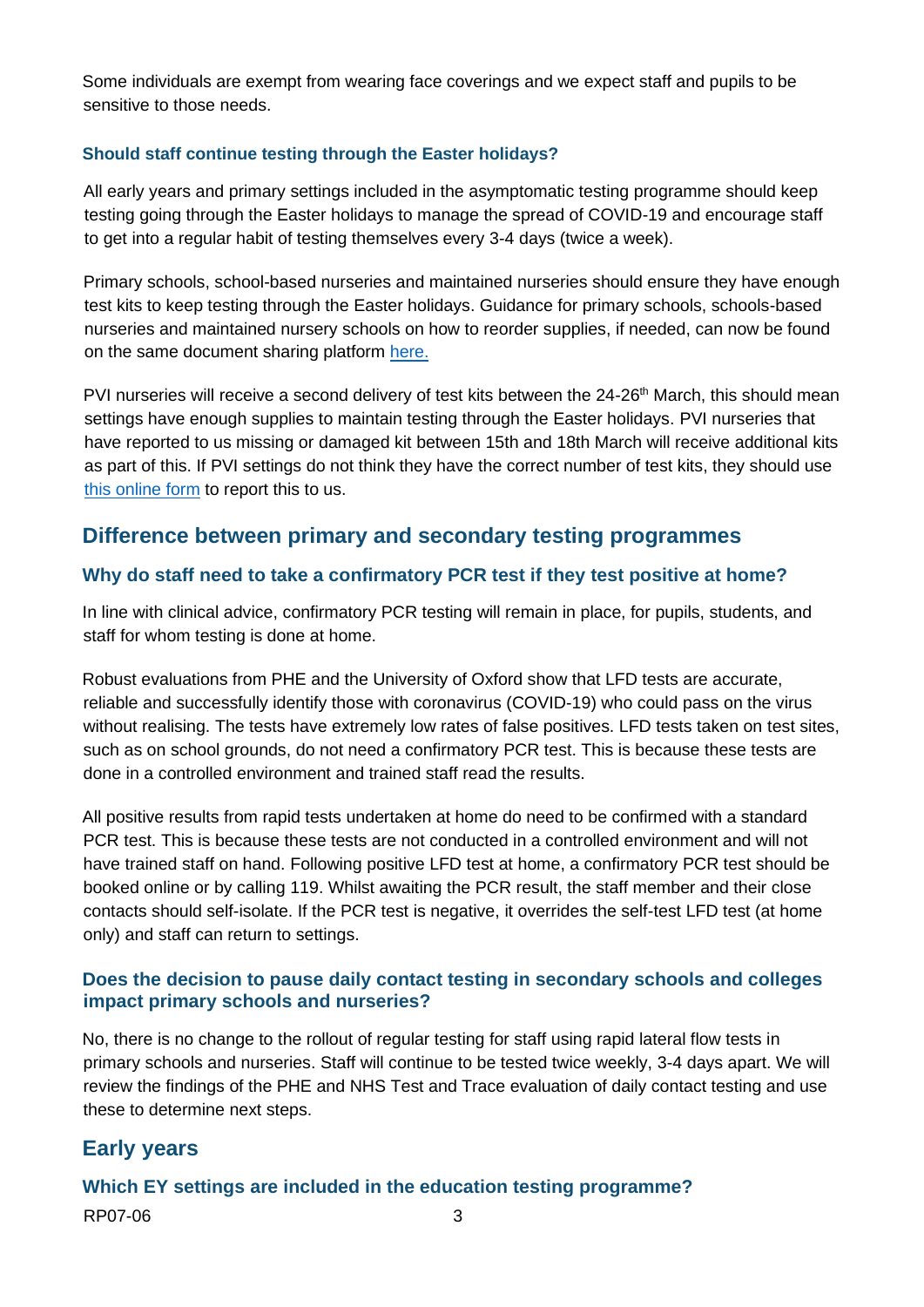From March, all school-based nurseries, maintained nursery schools and PVI nurseries are included.

#### **I'm a nursery (PVI or maintained): can we test staff on site?**

All nurseries are being provided with test kits for use at home. Using these kits at home is recommended because if the test is positive, the risk of transmission on site is reduced.

### **Testing: participation**

#### **How will the testing work?**

Primary school and nursery staff will be supplied with at home Lateral Flow Device (LFD) test kits which they will be able to use twice weekly 3-4 days apart before coming into work, ideally in the morning. The LFDs supplied do not require laboratory processing and can provide a quick result in about 30 minutes.

Testing is voluntary and staff will not need to produce evidence of a negative test result, or provide proof of having taken a test, to return to work in person. However, testing is strongly encouraged.

The asymptomatic testing programme does not replace current testing policy for those with symptoms. Anyone with symptoms, whether they are involved in the asymptomatic testing programme or not, will still be expected to obtain a PCR test and follow NHS Test and Trace Guidance, self-isolating until they have received their results.

Schools, nurseries and staff should continue with all current protective measures – asymptomatic testing does not replace these controls or make these less important in controlling the virus.

Nurseries in the private, voluntary, and independent (PVI) sector can now access an [introduction to](https://www.youtube.com/watch?v=8p-x_HYHYN8)  [rapid testing webinar](https://www.youtube.com/watch?v=8p-x_HYHYN8) (https://www.youtube.com/watch?v=8p-x\_HYHYN8) which provides information on the process of how the testing programme should be managed by settings.

#### **How accurate is a lateral flow device test?**

Antigen lateral flow tests have been widely and successfully used to detect COVID-19 in asymptomatic individuals and are approved by the Medicines and Healthcare products Regulatory Agency (MHRA). Using antigen LFD tests is crucial in the fight against the virus.

Extensive clinical evaluation has been carried out on the antigen lateral flow tests. Evaluations from Public Health England and the University of Oxford show these tests are accurate and sensitive enough to be used in the community for screening and surveillance purposes.

Antigen LFD tests identify individuals who are likely to be infectious. These individuals tend to spread the virus to many people and so identifying by LFD remains important.

It is important to remember that these tests are an additional layer of health protection measure in addition to face coverings, social distancing and other protective measures.

#### **How often should primary and nursery staff take a test?**

RP07-06 4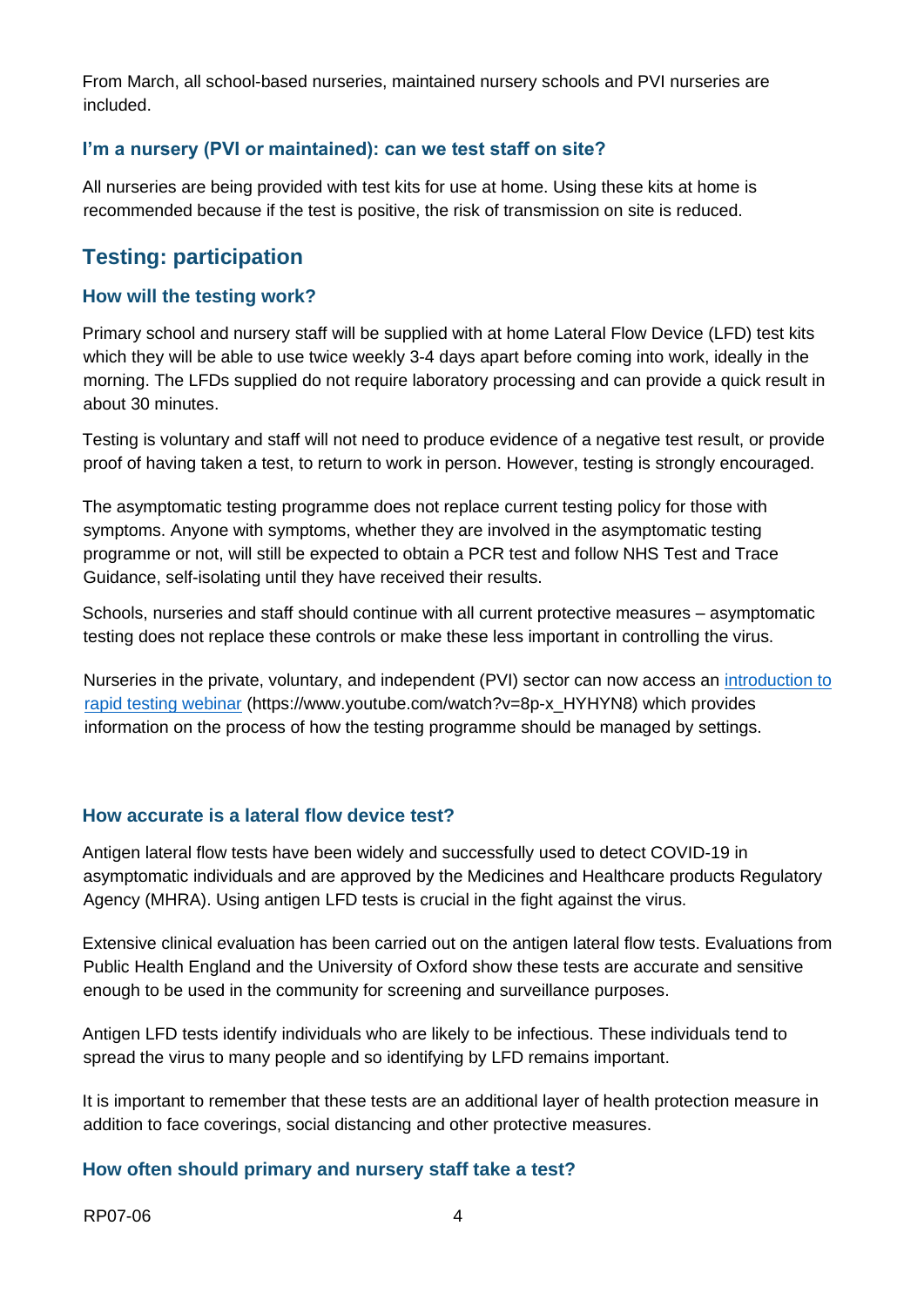Staff should take the test twice weekly at home 3-4 days apart. If staff work part-time or have irregular attendance, they should still take a test twice weekly as above. Peripatetic staff should choose one school/nursery from where they will collect their home test kits.

#### **When should school and nursery staff do the testing? Mornings vs evening? Is weekend testing allowed?**

Staff should test twice weekly 3-4 days apart before coming into work. It is recommended that staff test in the morning before attending their setting (so there is less chance of infection between taking the test and attending the setting). However, you may choose to do the testing the evening before if more convenient.

#### **Do staff working from home need to take a test if they never attend school/nursery in person?**

No: the test kits are only for those working on school / nursery premises that might unknowingly infect others.

#### **Should I still take part in the asymptomatic testing programme if I have recently tested positive for COVID-19?**

If staff have recently (within 90 days) had a positive PCR test for COVID-19, they are likely to have developed some immunity. Individuals are exempt from testing by both PCR and LFD within 90 days of a positive PCR test, unless they develop new symptoms.

However, individuals may choose to take an LFD test after the 10-day isolation period, for example as part of a workplace or community testing programme. This should only be done after completion of the required self-isolation period as per [the NHS stay at home guidance.](https://www.gov.uk/government/publications/covid-19-stay-at-home-guidance/stay-at-home-guidance-for-households-with-possible-coronavirus-covid-19-infection) If they test positive with a LFD test, they will be required to self-isolate for 10 days or longer if symptomatic.

They are still required to self-isolate if they are identified as a close contact of a positive case, even if this is within the 90-day window.

#### **Will we have to opt in to receive the test kit supplies?**

As part of its operational guidance, DHSC has set out a legal agreement with terms and conditions that schools and nurseries will agree to by participating. The Primary Schools Agreement Rapid Testing Rollout is available on the primary [schools document](https://drive.google.com/file/d/1_5h3gVW6d7CFUMljGafGovmiIjEDfQSi/view?usp=sharing) [sharing platform.](https://drive.google.com/file/d/1_5h3gVW6d7CFUMljGafGovmiIjEDfQSi/view?usp=sharing)

Primary schools, schools-based nurseries and maintained nursery schools should have received their first delivery of test kits. Guidance for these settings on how to reorder supplies can now be found on the same document sharing platform [here.](https://drive.google.com/drive/folders/1X4fLxy6_ppmpmKrv3hT2M6cduAN_GS54)

PVI nurseries will start to receive deliveries of LFD home testing kits from 11 March to be used from the week beginning 22 March. Settings can expect to receive a further delivery of test kit supplies between 24<sup>th</sup> and 26<sup>th</sup> March. PVI nurseries that have reported to us missing or damaged kit between 15th and 18th March will receive additional kits as part of this. These supplies should last another 3-4 weeks. The reordering journey for PVI nurseries is different than that for primary schools, schools-based nurseries and maintained nursery schools. Separate guidance on how PVIs can order further supplies will be available on the document sharing platform by the beginning of April. Further information for PVI settings on the process of managing the testing programme is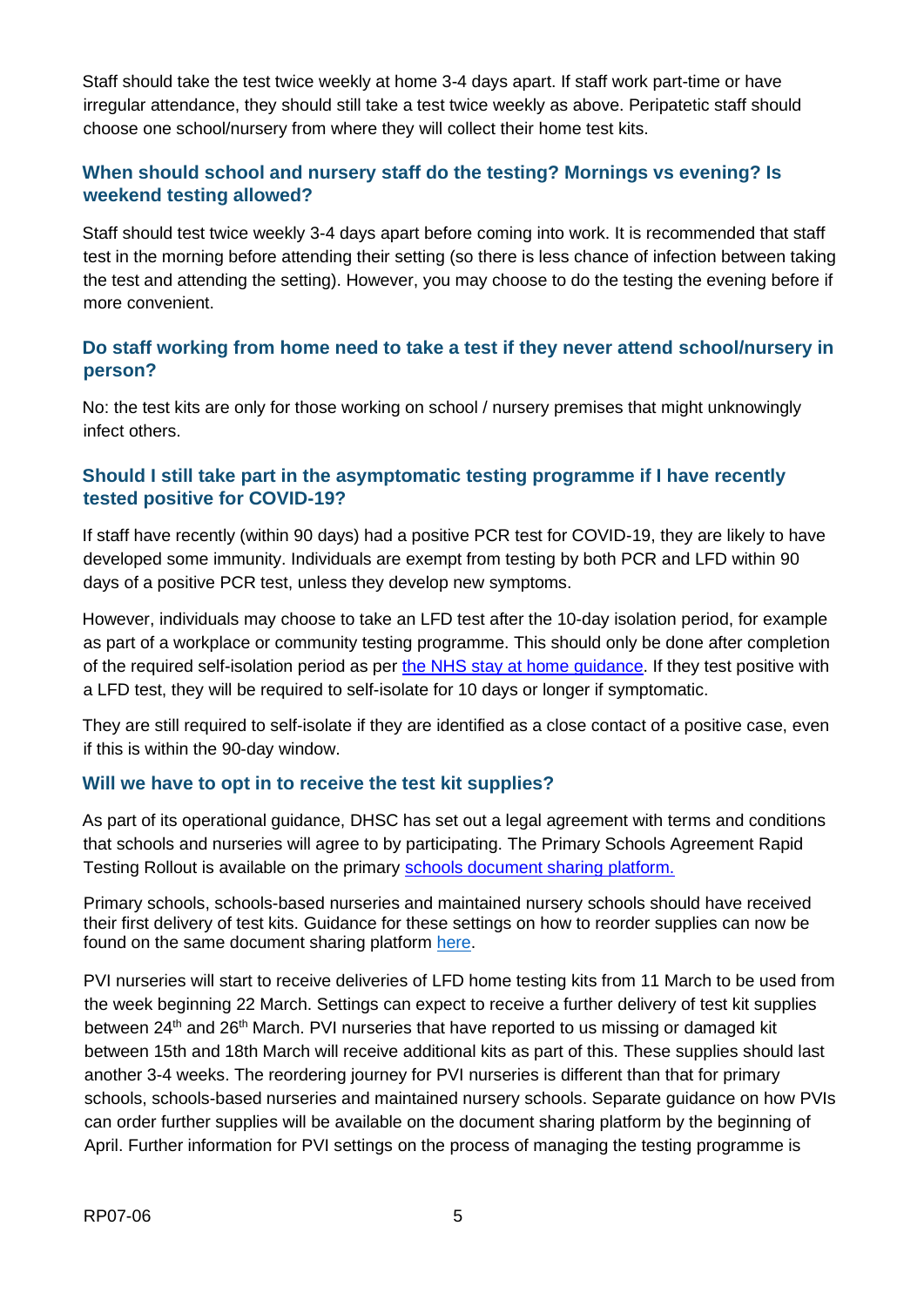available through an introduction to rapid testing webinar, [https://www.youtube.com/watch?v=8p](https://www.youtube.com/watch?v=8p-x_HYHYN8)[x\\_HYHYN8](https://www.youtube.com/watch?v=8p-x_HYHYN8)

#### **What if a PVI has not received the correct number of test kits?**

The number of testing kits that PVIs will receive for workforce testing is based on a workforce estimation using the number of childcare places on record with Ofsted. If this data is no longer up to date and thus PVIs do not think they have received the correct number of test kits, they should use [this online form](https://form.education.gov.uk/service/rapid-delivery-supply-nursery) to report this to us. You will need your nursery's unique identification number to complete this. Please note you will not require a DfE sign-in account.

PVI nurseries should have received an initial delivery of LFD home testing kits to be used from the week beginning 22 March. Settings can expect to receive a further delivery of test kit supplies between from the week commencing 22 March. These supplies should last another 3-4 weeks

#### **How should schools/nurseries distribute the supply of test kits?**

It is advisable that staff are given allocated time slots for collecting their test kits to maintain social distancing and to avoid queues and crowding. Staff who distribute kits and those collecting kits should maintain social distancing and wear appropriate face coverings in line with national guidance.

#### **Can settings redistribute test kits?**

The number of testing kits that PVIs will receive for workforce testing is based on a workforce estimation using the number of childcare places on record with Ofsted. If this data is no longer up to date and thus PVIs do not think they have received a sufficient number of test kits, they should use [this online form](https://form.education.gov.uk/service/rapid-delivery-supply-nursery) to report this to us. You will need your nursery's unique identification number to complete this.

If a setting has received too many test kits they will be able to keep them as stock and use as and when required. Settings should not redistribute test kits to other settings. The DfE must be able to track the supply of test kits in case of exceptional circumstances such as a batch recall.

#### **How should headteachers/nursery leaders brief their staff?**

Leaders may want to take staff through the materials supplied on the document sharing portal and testing instructions for use (v 1.3.2 or v 1.3.3), including the 'How to Guide' and the 'how to self-test' video, as a group to give consistent messaging. Staff may also want to view our webinar introducing rapid testing, https://www.youtube.com/watch?v=8p-x\_HYHYN8. The format of the briefing should comply with national guidelines on social distancing.

#### **What should you do if you are contacted by NHS Test and Trace?**

Staff who are contacted by NHS Test and Trace as a contact of someone who has coronavirus, will need to self-isolate immediately following current public health guidance.

Anyone who displays symptoms of coronavirus (COVID-19) can and should get a PCR test. Tests can be booked online through the [NHS website\)](https://www.gov.uk/get-coronavirus-test) or ordered by telephone via NHS 119 for those without access to the internet.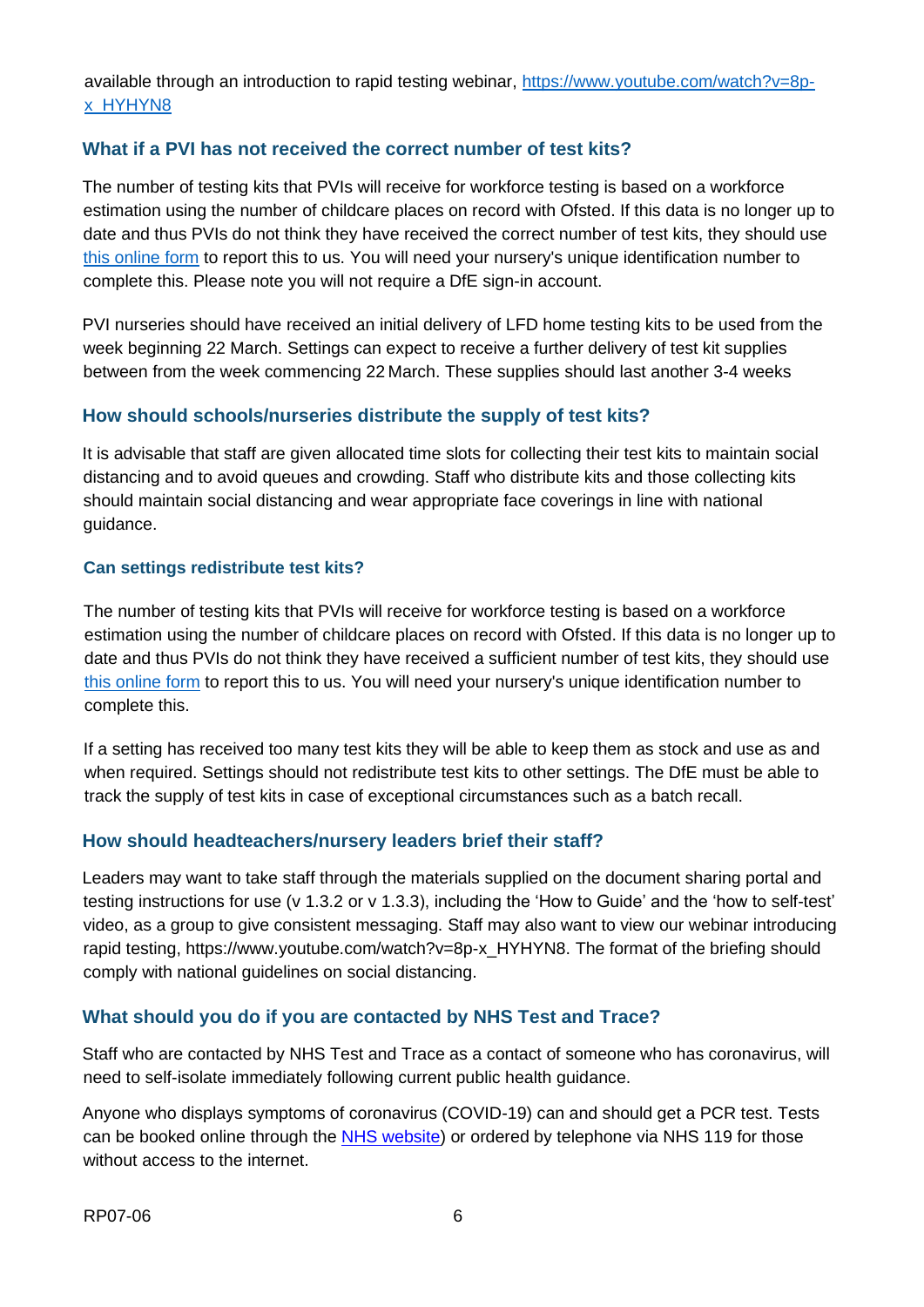#### **How have you got the addresses and contact details for PVIs?**

Ofsted have provided PVI contact details to the Department for Education and Department of Health and Social Care. We will only use these contact details to support the COVID-19 Education Testing programme.

Testing kits will be sent to the address the PVI has registered with Ofsted. Please contact enquiries@ofsted.gov.uk from the email address you have on record to inform us of any changes/updates. Alternatively call 03001231231 from the mobile number registered with Ofsted to inform them of any changes/updates.

## **Testing: general**

#### **Will the existing testing service remain open?**

The Government's normal testing service for symptomatic individuals will continue. This is the foundation of our testing strategy. It is the most effective way to know if staff are positive and need to self-isolate. If staff have symptoms, they should continue to book a test via the [NHS Coronavirus](https://www.nhs.uk/conditions/coronavirus-covid-19/self-isolation-and-treatment/when-to-self-isolate-and-what-to-do/) [\(COVID-19\) service](https://www.nhs.uk/conditions/coronavirus-covid-19/self-isolation-and-treatment/when-to-self-isolate-and-what-to-do/) [o](https://www.nhs.uk/conditions/coronavirus-covid-19/self-isolation-and-treatment/when-to-self-isolate-and-what-to-do/)r by calling 119 in England and Wales, or 0300 303 2713 in Scotland and Northern Ireland. 

#### **Why should I get tested if I have no symptoms?**

Lateral flow tests are designed to detect the level of virus in individuals who do not experience and show any symptoms, but who could still be infectious and pass the virus to others. By taking a test, staff will help to stop the spread of the virus, protect other people, and save lives.  

#### **Should someone who has been vaccinated take an LFD test?**

Yes, we do not yet know whether vaccines prevent individuals transmitting the virus. If staff have been vaccinated, they should continue to follow the steps set out in this guidance. The vaccine does not interfere with the LFD or PCR tests.

#### **Why should I take a test when I don't even have symptoms?**

Lateral flow tests are designed to detect the level of virus in individuals who do not experience and show any symptoms, but who could still be infectious and pass the virus to others. By taking a test, staff will help to stop the spread of the virus, protect other people, and save lives.

This will also mean that staff can continue going to work if they test negative using the at-home LFD tests. By detecting more asymptomatic cases, schools can avoid unnecessary staff shortages through staff unwittingly infecting others.

#### **What impact does this testing have on protective measures on schools and nurseries?**

RP07-06 7 All existing protective measures set out in the [School coronavirus \(COVID-19\) operational guidance](https://assets.publishing.service.gov.uk/government/uploads/system/uploads/attachment_data/file/964351/Schools_coronavirus_operational_guidance.pdf) and the [Actions for early years and childcare providers during the coronavirus \(COVID-19\) outbreak](https://assets.publishing.service.gov.uk/government/uploads/system/uploads/attachment_data/file/963510/2020208_actions_for_early_years_and_childcare_providers.pdf) guidance e.g. social distancing, handwashing, face coverings where needed, bubbles) remain important and the need for these is not lessened. A negative LFD result should not be read as a means to relax or ignore social distancing or other virus prevention measures intended to reduce transmission – LFD is an additional tool that contributes to reducing risk.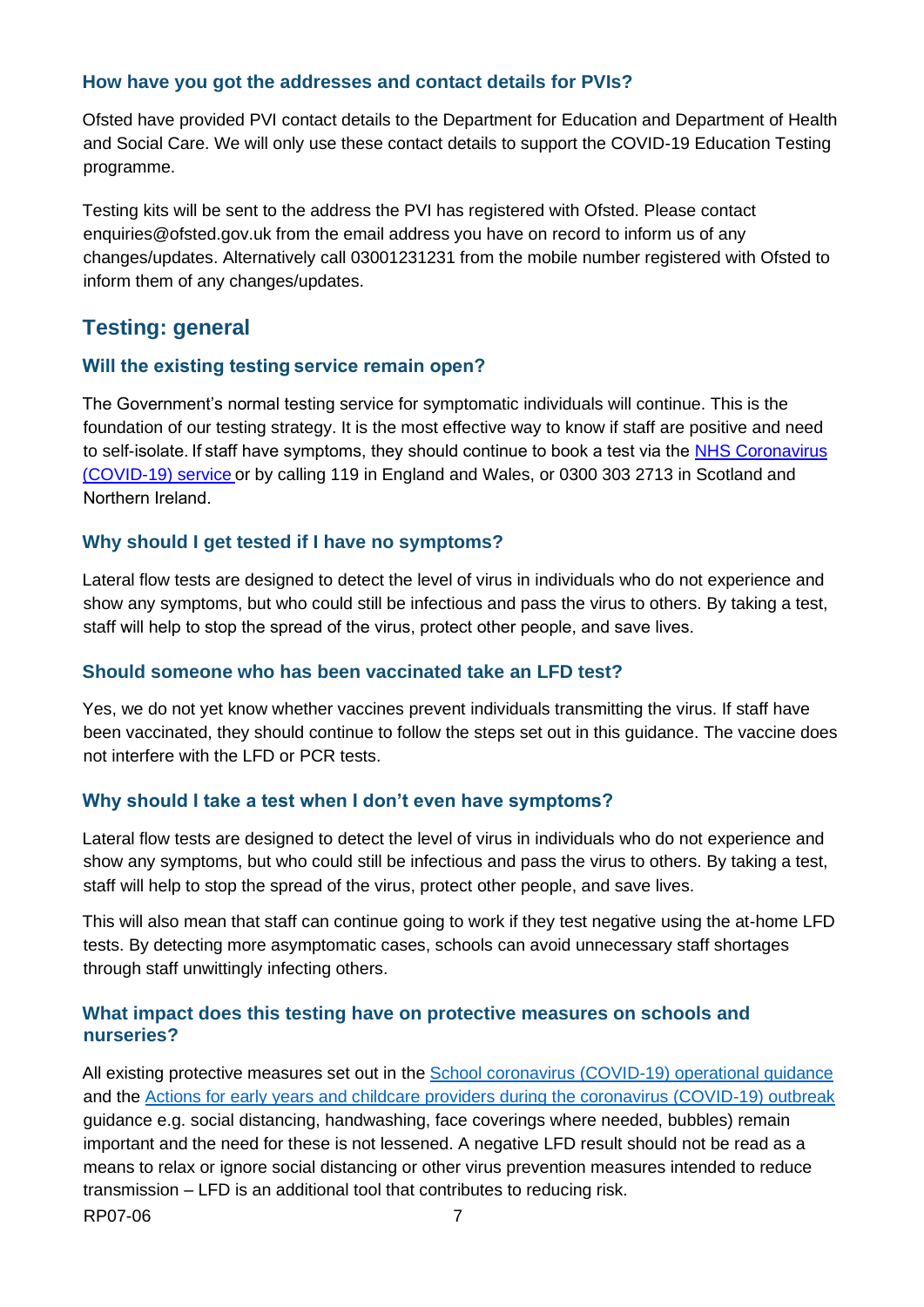#### **Can staff members' families get tested too?**

If you are a member of a household, childcare bubble, or support bubble of staff in a primary or early years setting you can get a twice-weekly test:

- Through your employer, if they offer testing to employees.
- At a local test site you may need to book an appointment. You can find your nearest test site via the postcode checker [www.gov.uk/find-covid-19-lateral-flow-test-site](http://www.gov.uk/find-covid-19-lateral-flow-test-site) or check your local council website.
- By collecting a home test kit from a local test site anyone aged 18 or over can collect 2 packs of 7 tests. Find your nearest collection site COVID Test Finder [\(https://www.gov.uk/find-covid-19-lateral-flow-test-site](https://www.gov.uk/find-covid-19-lateral-flow-test-site) )
- By ordering a home test kit online do not order online if you can access testing through other routes, this frees up home delivery for those who need it most. More information can be found on [www.gov.uk/order-coronavirus-rapid-lateral-flow-tests](http://www.gov.uk/order-coronavirus-rapid-lateral-flow-tests)
- For those who cannot access online, or for any queries about the tests, people in England can call 119 (free from mobiles and landlines). Lines are open every day, 7am to 11pm.

More information can be found [here.](https://www.gov.uk/guidance/rapid-lateral-flow-testing-for-households-and-bubbles-of-school-pupils-and-staff)

### **Test process: results**

#### **What happens if a staff member's lateral flow test result is negative?**

Staff with a negative LFD result can continue to attend school or nursery after logging their result with NHS T & T. We recommend that they also inform their school or nursery of their result. Individuals who test negative should continue to follow national and local guidelines including regular handwashing, social distancing and wearing face coverings, where required.

#### **If a staff member has had positive PCR test followed by a negative LFD test taken at home, can they end self-isolation?**

No, individuals must continue to self-isolate. The at home LFD tests are not approved to allow release from self-isolation. Note if an individual has had a positive PCR, they should self-isolate and not take an LFD test for their period of isolation.

#### **What happens if a staff member's lateral flow test result is positive?**

Individuals with a positive LFD result will need to self-isolate immediately in line with the [stay-at](https://www.gov.uk/government/publications/covid-19-stay-at-home-guidance/stay-at-home-guidance-for-households-with-possible-coronavirus-covid-19-infection) [home guidance.](https://www.gov.uk/government/publications/covid-19-stay-at-home-guidance/stay-at-home-guidance-for-households-with-possible-coronavirus-covid-19-infection) They should report their results to NHS Test and Trace as soon as the test is complete, as set out in the test kit instructions and [self-report](http://www.gov.uk/report-covid19-result) [gov.uk page.](http://www.gov.uk/report-covid19-result) This will enable NHS Test and Trace to monitor the spread of the virus.

They should also inform their school or nursery of their result so the school can identify close contacts and they can make appropriate cover arrangements. They must book a confirmatory PCR test online, then continue to isolate as per the [stay at-home guidance](https://www.gov.uk/government/publications/covid-19-stay-at-home-guidance/stay-at-home-guidance-for-households-with-possible-coronavirus-covid-19-infection) if the PCR test result is positive. The staff member should also inform their school or nursery of a positive PCR result.

#### **What happens if staff have a positive LFD test at home but the follow up PCR is then negative?**

If you have a negative PCR test following a positive LFD test, you and your household can stop isolating as per the [NHS stay at home guidance.](https://www.gov.uk/government/publications/covid-19-stay-at-home-guidance/stay-at-home-guidance-for-households-with-possible-coronavirus-covid-19-infection)

RP07-06 [8](https://www.gov.uk/government/publications/covid-19-stay-at-home-guidance/stay-at-home-guidance-for-households-with-possible-coronavirus-covid-19-infection)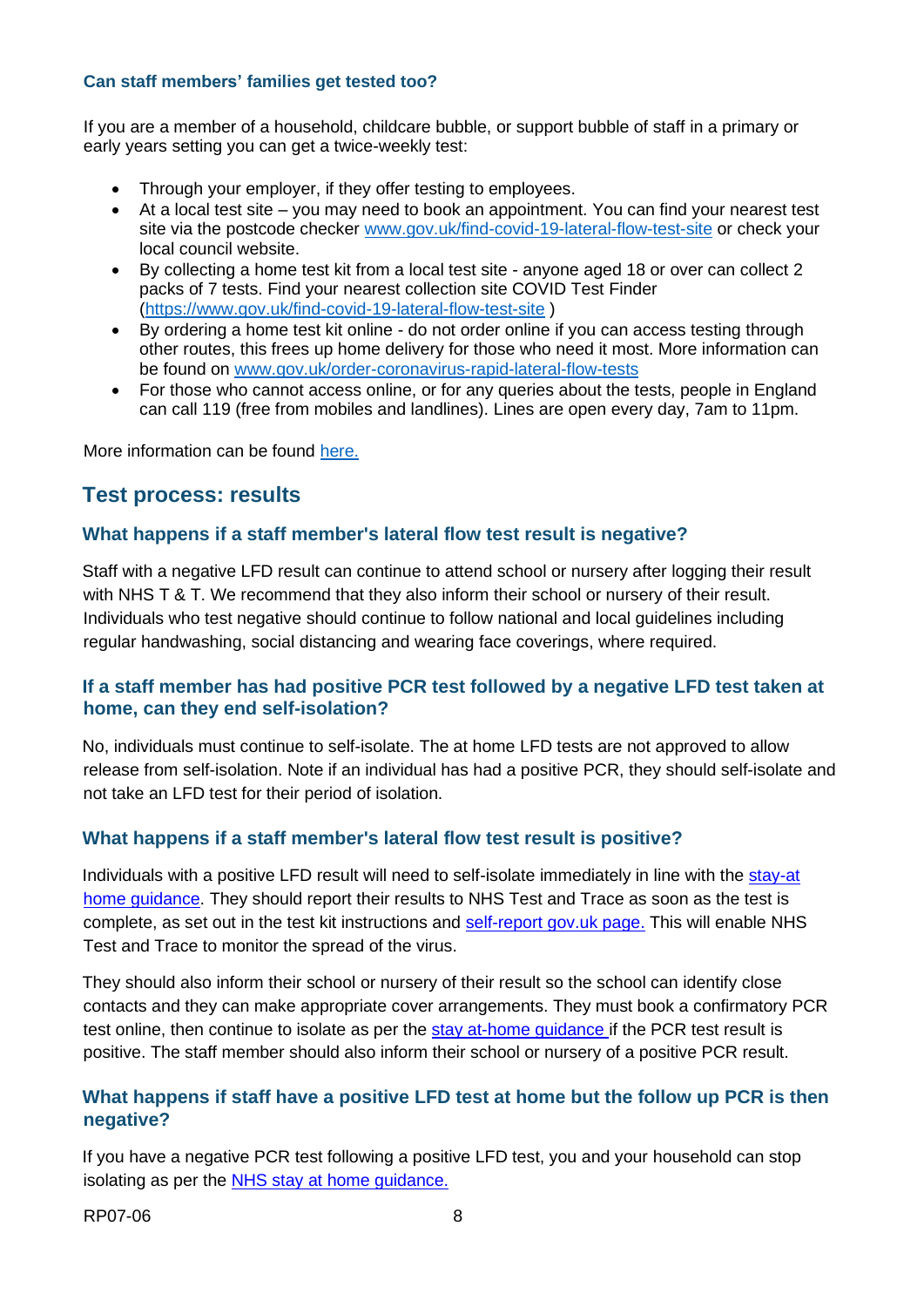#### **What should happen to contacts of staff who have a positive LFD test and a positive confirmatory PCR test?**

Schools and nurseries should follow their existing policy in identifying close contacts of positive cases that would need to self-isolate.

#### **When should self-isolation of an asymptomatic case commence from?**

If staff are asymptomatic, the self-isolation should start as soon as the LFD test taken at home shows a positive result, in line with the [NHS stay at home guidance.](https://www.gov.uk/government/publications/covid-19-stay-at-home-guidance/stay-at-home-guidance-for-households-with-possible-coronavirus-covid-19-infection) [T](https://www.gov.uk/government/publications/covid-19-stay-at-home-guidance/stay-at-home-guidance-for-households-with-possible-coronavirus-covid-19-infection)hey should arrange a confirmatory PCR as soon as possible.

#### **What happens if a staff member's lateral flow test result is void/invalid?**

If staff get a void result, this means that the test has not run correctly, and they should take another test as soon as possible, ideally on the same day. Staff should still report the void result to NHS Test and Trace via the [self-report gov.uk page.](http://www.gov.uk/report-covid19-result) They should use a new test kit but not reuse anything from the first kit. In the very unlikely event staff get two void test results, they should book a PCR test. In this instance, staff do not need to self-isolate pending the result of the PCR test. Staff should inform their school/nursery as it may indicate a faulty batch of test kits.

#### **Do test results get affected by brushing teeth, drinking water?**

Avoid eating or drinking half an hour before the test. A small amount of water is acceptable. There is unlikely to be an adverse impact of brushing teeth prior to testing but it might be prudent to wait a while before testing.

#### **How should primary schools and nurseries manage close contacts of those who have positive LFDs tests?**

Schools/nurseries should send home those people who have been in close contact with the person who has tested positive, as defined in the [actions for schools during the coronavirus](https://www.gov.uk/government/publications/actions-for-schools-during-the-coronavirus-outbreak) [outbreak](https://www.gov.uk/government/publications/actions-for-schools-during-the-coronavirus-outbreak) [guidanc](https://www.gov.uk/government/publications/actions-for-schools-during-the-coronavirus-outbreak)[e](https://www.gov.uk/government/publications/coronavirus-covid-19-early-years-and-childcare-closures/coronavirus-covid-19-early-years-and-childcare-closures) [or actions for early years and childcare providers](https://www.gov.uk/government/publications/coronavirus-covid-19-early-years-and-childcare-closures/coronavirus-covid-19-early-years-and-childcare-closures) [guidance.](https://www.gov.uk/government/publications/coronavirus-covid-19-early-years-and-childcare-closures/coronavirus-covid-19-early-years-and-childcare-closures) Those who have come into close contact with staff who have a positive LFD result should isolate straight away rather than waiting for the staff member's confirmatory positive PCR test. The staff member's household should also isolate immediately after the staff member is informed of the positive LFD result, as per the [stay-at-home guidance.](https://www.gov.uk/government/publications/covid-19-stay-at-home-guidance/stay-at-home-guidance-for-households-with-possible-coronavirus-covid-19-infection)

If schools and nurseries would like support on the action they should take to respond to a positive case, they can contact the dedicated advice service introduced by Public Health England (PHE) and delivered by the NHS Business Services Authority. This can be reached by calling the DfE Helpline on 0800 046 8687 and selecting option 1 for advice on the action to take in response to a positive case. This is outlined in the [actions for schools during the coronavirus](https://www.gov.uk/government/publications/actions-for-schools-during-the-coronavirus-outbreak) [outbreak guidance.](https://www.gov.uk/government/publications/actions-for-schools-during-the-coronavirus-outbreak) [or](https://www.gov.uk/government/publications/coronavirus-covid-19-early-years-and-childcare-closures/coronavirus-covid-19-early-years-and-childcare-closures)  [actions for early](https://www.gov.uk/government/publications/coronavirus-covid-19-early-years-and-childcare-closures/coronavirus-covid-19-early-years-and-childcare-closures) [years and childcare providers guidance.](https://www.gov.uk/government/publications/coronavirus-covid-19-early-years-and-childcare-closures/coronavirus-covid-19-early-years-and-childcare-closures)

#### **How to manage primary bubbles: what happens to the teacher's bubble of pupils / other close contacts if they test positive?**

Where there is a positive case, not all members of the teacher's 'bubble' / group will be asked to self-isolate. Schools/nurseries should only send home any pupils who have come into close contact with the teacher as defined in the [actions for schools during the coronavirus](https://www.gov.uk/government/publications/actions-for-schools-during-the-coronavirus-outbreak) [outbreak guidance](https://www.gov.uk/government/publications/actions-for-schools-during-the-coronavirus-outbreak)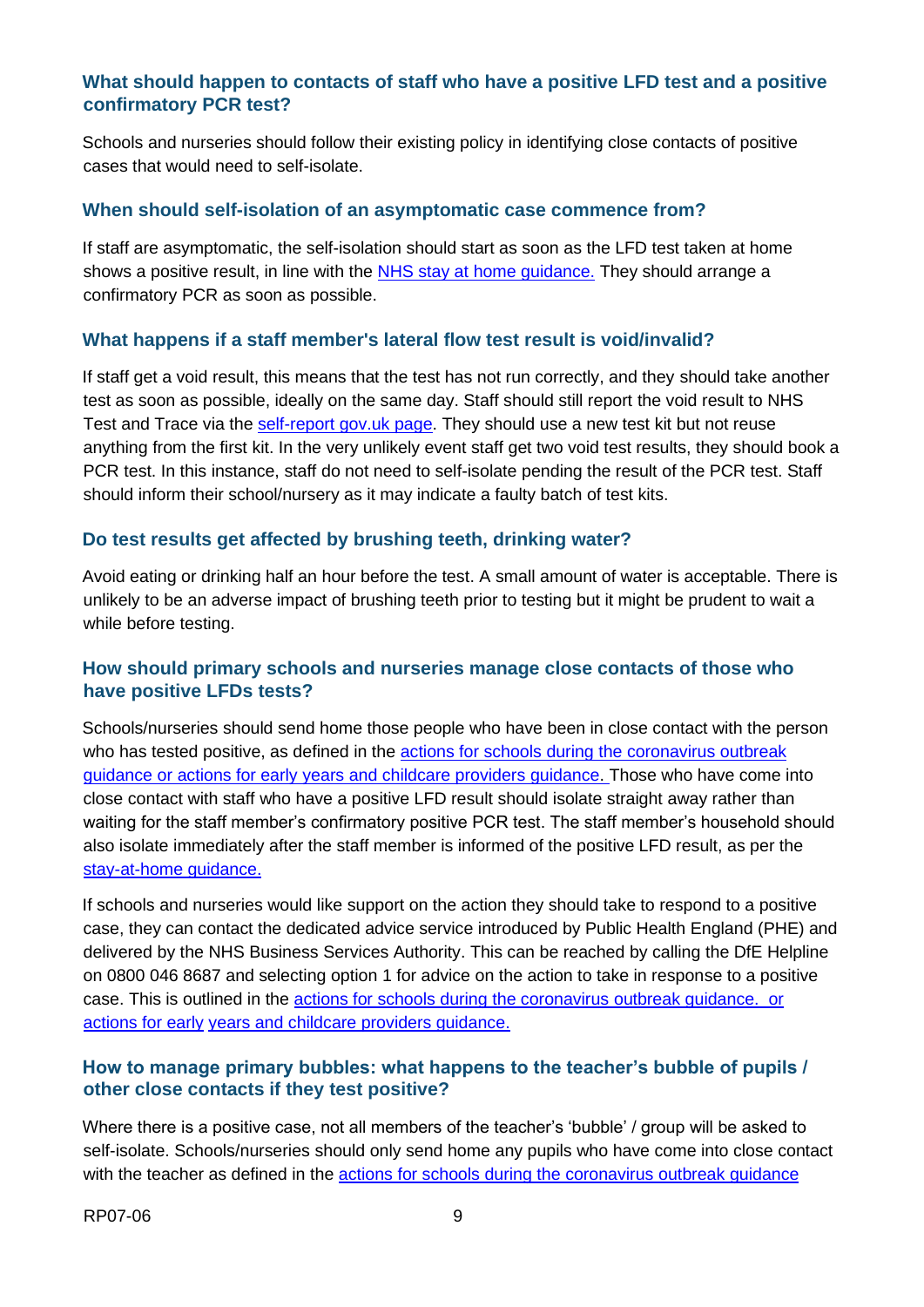## **Components of LFD tests**

#### **Are the swabs latex free?**

The manufacturer has confirmed that Innova swabs are latex free.

#### **Does the LFD test contain any harmful substances and are there any precautions for dealing with spillages?**

Extraction solution which comes with the LFD test kit contains the following components: NA2HPO4 (disodium hydrogen phosphate), NaH2PO4 (sodium phosphate monobasic), NaCl (Sodium Chloride). These components do not have any hazard labels associated with them, and the manufacturer states that there are no hazards anticipated if individuals follow the instructions for use.

Any spillages should be wiped with a paper towel and if the solution included the throat and nose sample, the area should be appropriately disinfected using household disinfectant.

#### **Do the LFD tests contain animal products, or have they been tested on animals?**

All of the antibodies are necessarily generated from animal cells. While we do not test any of these products on animals, nor are animals harmed in the development process, the antibodies used for the test reaction are derived using an animal cell in the laboratory. The T line for a positive test is derived by reaction between the sample as it flows to the membrane (thin paper like material inside the device) which is coated with these antibodies. It is therefore highly unlikely for there to be any direct contact between the person being tested and the animal material itself.

However, we want to make sure that the people undertaking the test make an informed choice about this.

#### **Are the LFD tests vegan?**

The monoclonal antibody technology present in our lateral flow devices is generated from animal cells. During development, at no time have any component parts been tested on animals.

#### **Are the LFD tests halal?**

No animal products have been used in the production of the swabs. The swab is the only material with which the individual will come into direct contact. The individual using the test will not come into direct contact with any materials made from animal products.

The thin paper like material inside the LFD is coated with antibodies from animal cells. No direct contact will be made between the person and this material. The monoclonal antibody technology present in our lateral flow devices is generated from animal cells. This is in common with other tests of this kind, including commercially available pregnancy tests.

#### **Is the LFD test safe for those that are pregnant?**

Yes, the tests are safe to use by those who are pregnant.

#### **Does taking a test during Ramadan invalidate the fast?**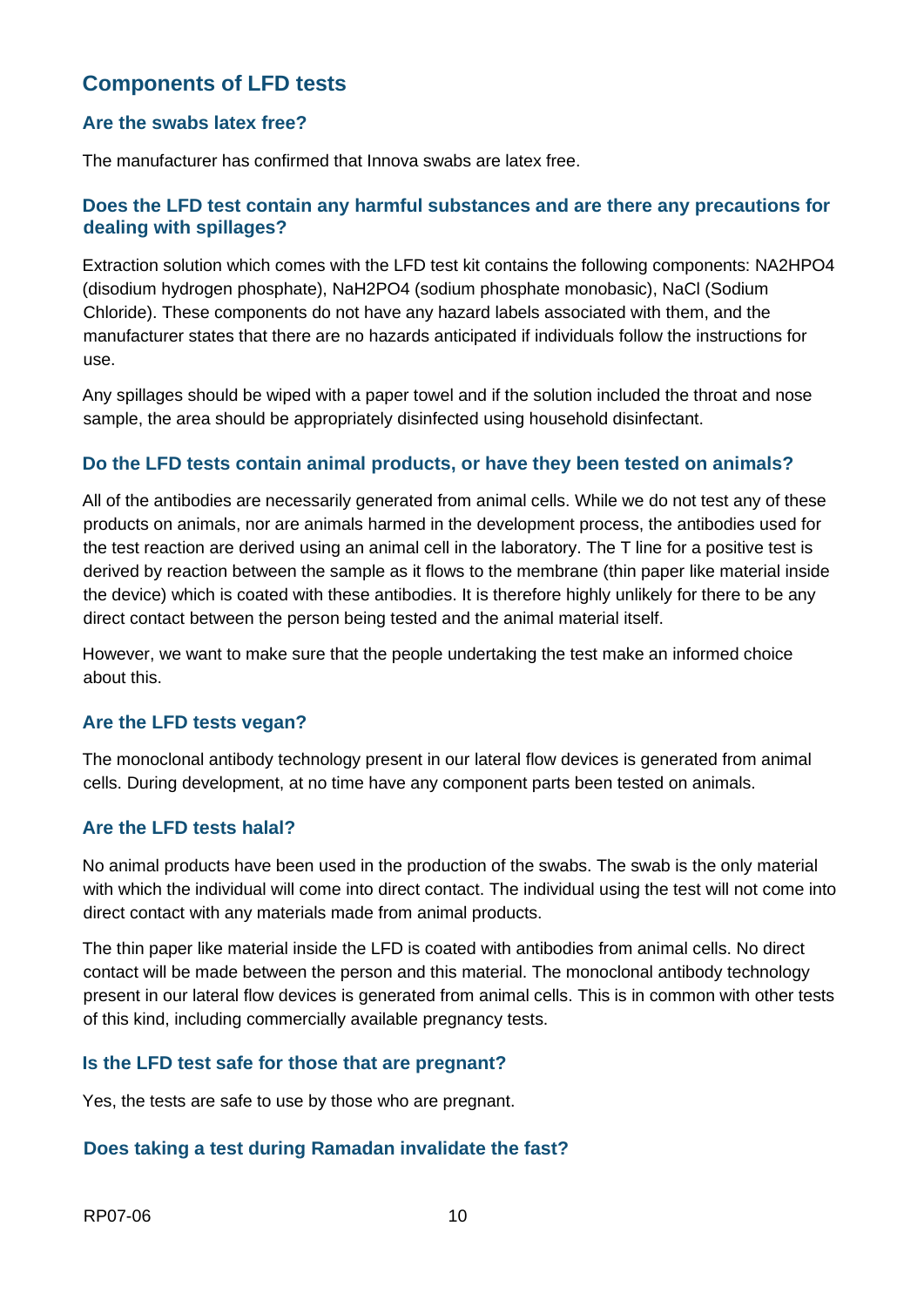The British Islamic Medical Association view is that taking a Polymerase chain reaction (PCR) test or lateral flow test during Ramadan does not invalidate the fast.

People may feel more comfortable doing the tests when they are not fasting, even if they support the Islamic legal ruling of its permissibility. In this case, with the move to home-testing, tests can be carried out between Iftar and Sehri.

## **Supplies**

#### **Our boxes have arrived! Does each blue box only contain 1 test kit? Or do we open them to reveal more than one in each little blue box?**

Each individual box has 7 tests. Please give one box of 7 per staff member. If you are a schoolsbased nursery, maintained nursery school or primary school you will also need to hand out the new Instructions for Use.

Test kits will be sent in packs of 3 or 7. Settings can initially provide 2 packs of 3 or 1 pack of 7 testing kits to each member of staff so that they can test twice a week. Packs, whether of 3 or 7, should not be broken up and should be given in whole to a member of staff.

#### **What happens if we are not able to receive the delivery for some reason?**

For primary schools, schools-based and maintained nursery schools, the delivery partner will reattempt delivery in the next possible timeslot.

For initial deliveries of testing kits to PVI nurseries, where nursery staff were not available for the receipt of their deliveries, delivery partners will post a "Sorry we missed you" card which will allow staff to re-arrange their delivery.

#### **What do I do if my school/nursery has not received their kit?**

If you are a primary school, schools-based nursery or a maintained nursery school please report any missing or damaged items, via this [contact form.](https://form.education.gov.uk/service/rapid-testing-contact) 

PVI nurseries are able to report any missing or damaged items via this [separate contact form.](https://form.education.gov.uk/service/rapid-delivery-supply-nursery) Please note you will not require a DfE sign-in account. Before you report an issue with your delivery, please ensure that you have checked the delivery schedule published on the document sharing platform [here](https://drive.google.com/file/d/1uRG20r2gryxSBrUHgijxX-rLmA2Fg_HU/view?usp=sharing) and checked for a "Sorry we missed you" card which will allow you to re-arrange your delivery. Other members of staff may have accepted the delivery on behalf of your setting and therefore we ask you to check with your colleagues before submitting a report on missing items.

If PVI nurseries are having difficulty with the contact form they can:

- Check they are using the PVI form [here](https://form.education.gov.uk/service/rapid-delivery-supply-nursery)
- Confirm and find their URN using the Ofsted website: Ofsted | Check if childcare is [registered](https://reports.ofsted.gov.uk/childcare)
- If the form signals that we are still unable to locate details for your organisation, contact [enquiries@ofsted.gov.uk](mailto:enquiries@ofsted.gov.uk) to confirm your URN.
- If you are still experiencing difficulty, please contact [enquiries@ofsted.gov.uk](mailto:enquiries@ofsted.gov.uk) from the email address you have on record to inform us of any changes/updates. Alternatively, call 03001231231 from the mobile number registered with Ofsted to inform them of any changes/ updates.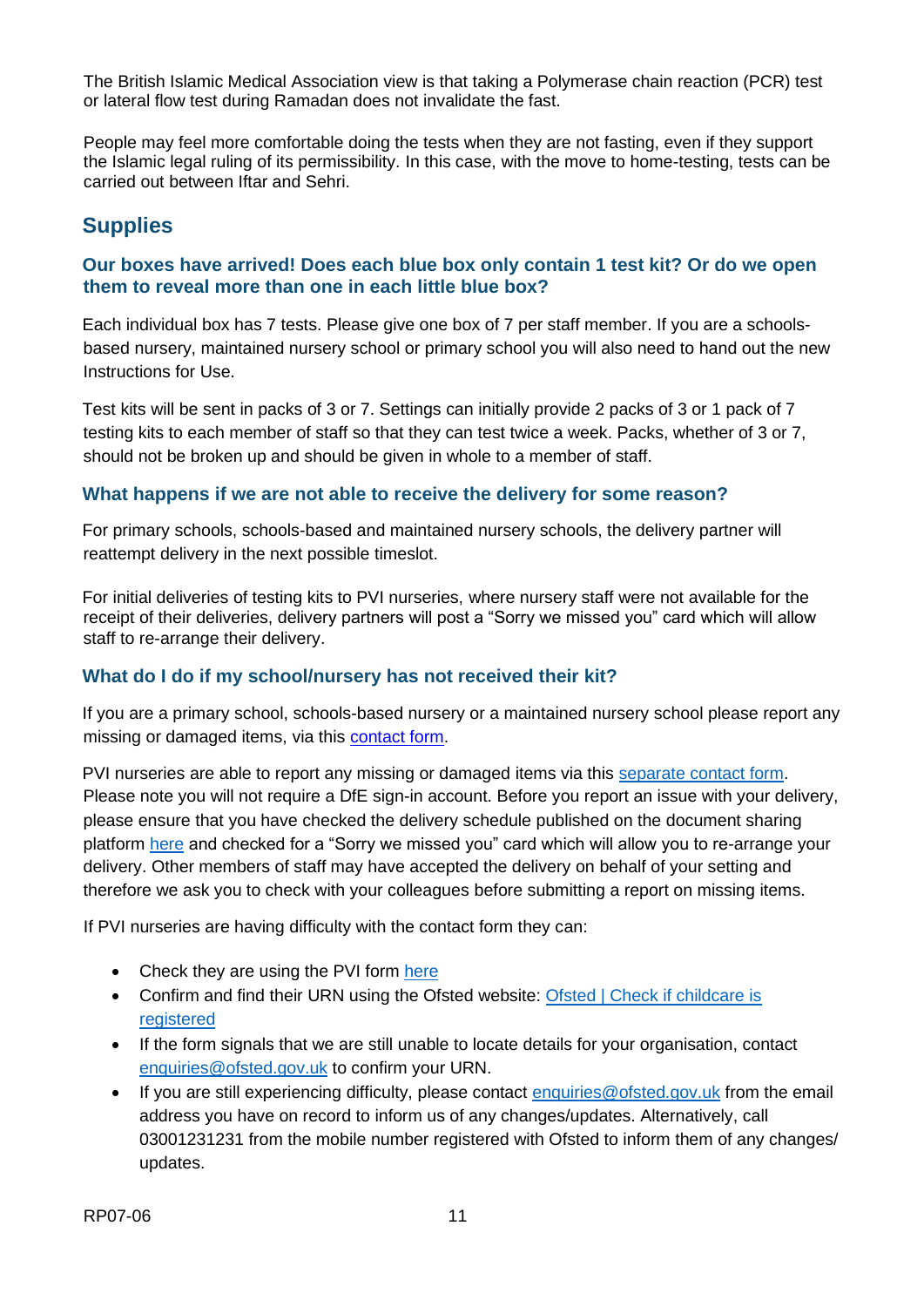#### **How and when will test kits/ be provided?**

Primary schools, schools-based nurseries and maintained nursery schools will have received their initial delivery of test kits. These test kits are for the twice weekly at home testing of staff. The number of test kits that each school/nursery will receive has been estimated based on the number of staff.

PVI nurseries can expect delivery of test kits from 11 March. A delivery schedule is available on the document sharing platform [here.](https://drive.google.com/file/d/1uRG20r2gryxSBrUHgijxX-rLmA2Fg_HU/view?usp=sharing) Deliveries will contain sufficient test kits for all staff for 3-4 weeks. Guidance on how to reorder further testing supplies will be made available on the document sharing platform by early April.

#### **When should PVI settings expect a second delivery of test kits?**

The majority of PVIs will have received an initial delivery of lateral flow device test kits, ready to commence the testing of staff from Monday 22 March. You can expect to receive a further delivery of test kit supplies between 24<sup>th</sup> and 26<sup>th</sup> March. PVI nurseries that have reported to us missing or damaged kit between 15th and 18th March will receive additional kits as part of this.These supplies should last another 3-4 weeks. If a setting has received too many test kits they will be able to keep them as stock to use as and when required. If you believe that you have not been supplied with sufficient test kits, please use the [nursery rapid testing delivery supply form](https://form.education.gov.uk/service/rapid-delivery-supply-nursery) to report this to us.

PVIs will not need to take any specific steps to receive their second delivery of test kits.

#### **How do we reorder supplies?**

The test kits are expected to last up to three and a half weeks based on staff testing twice a week.

Guidance for primary schools, schools-based nurseries and maintained nursery schools on how to reorder supplies can now be found on the document sharing platform [here.](https://drive.google.com/file/d/1thBA5rED6OvnfY8aSF-50OUH7Eh7AIv5/view?usp=sharing)

The reordering journey for PVI nurseries is different than that for primary schools, schools-based nurseries and maintained nursery schools. Separate guidance on how PVIs can reorder further supplies will be available on the document sharing platform by early April.

## **Record keeping and reporting**

#### **What record keeping does the school or nursery need to do?**

Schools/nurseries should keep a test kit log, where they record which individual has taken which kits home. This is required in the unlikely event of an incident requiring investigation or batch recall. This log will also help record that staff have received the new instructions for use. This should be separate from the results register for data protection reasons. A template is provided on the document sharing platform [here.](https://drive.google.com/file/d/1HIJO0GedfJWLd9VbACMr6CrytVyLNm8B/view?usp=sharing) 

Schools/nurseries should also keep a record of staff tests results. This will help with contact tracing, since schools/nurseries cannot view staff results otherwise. A template record is provided on the document sharing platform [here.](https://drive.google.com/file/d/1HIJO0GedfJWLd9VbACMr6CrytVyLNm8B/view?usp=sharing) 

If the individual follows the instructions in the home test kits, they must then record and share their result (whether positive, negative or void) with NHS Test and Trace.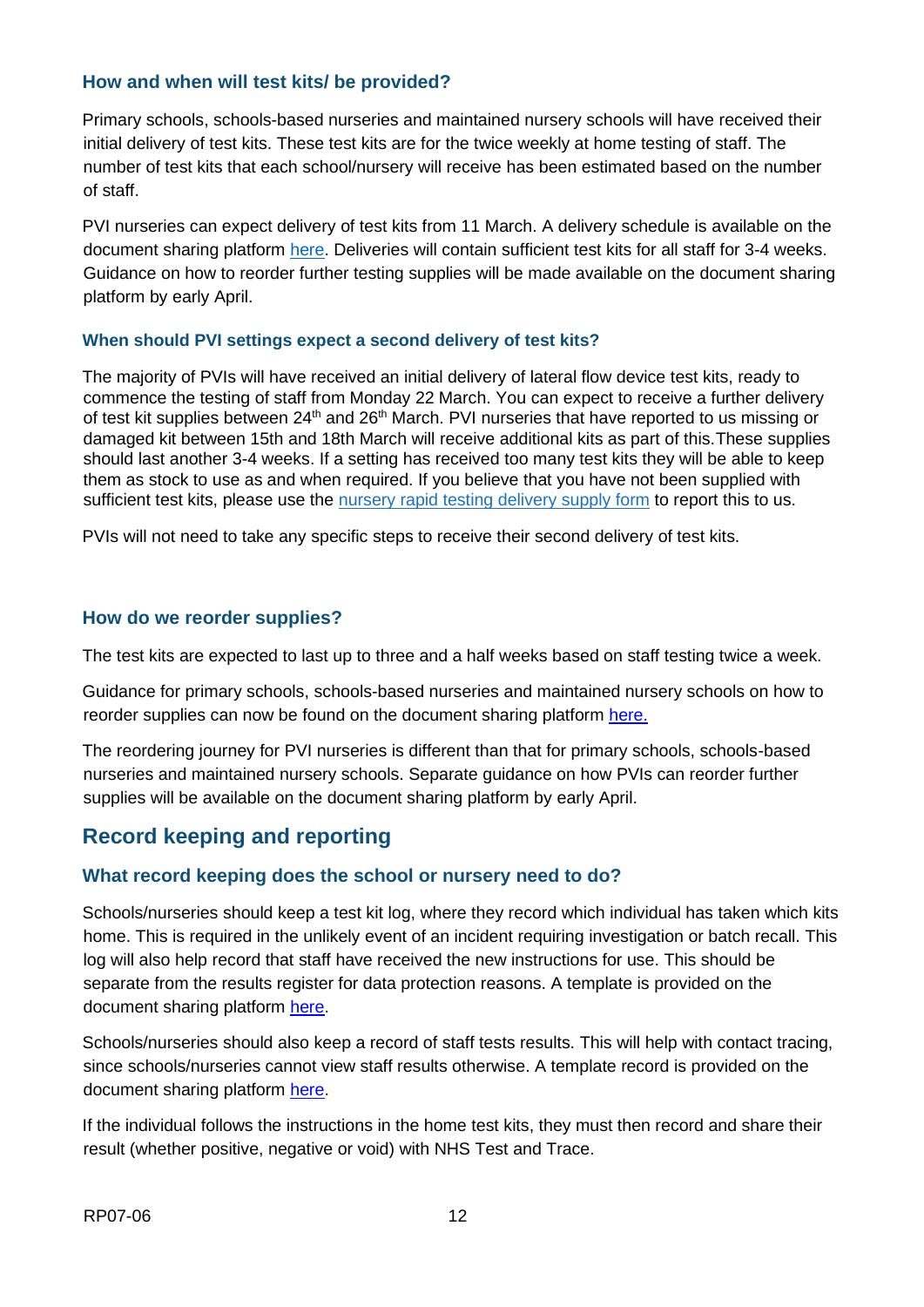#### **How long should primary schools/nurseries keep the Covid-19 staff data?**

As outlined in the privacy notice, the school/nursery should retain its test kit log for no longer than five days after the test kit is provided. COVID-19 results register should be retained for a minimum of 14 days up to a month after the last entries are made by the school into them.

#### **How and when do I report my result to NHS Test & Trace?**

Individuals should ensure that they provide their result (positive, negative or void) to NHS Test and Trace. There are two ways staff can report their result. They can report online by visiting [http://www.gov.uk/report-covid19-result.](http://www.gov.uk/report-covid19-result) Alternatively they can report via telephone - Lines are open every day, 7am to 11pm. +England, Wales and Northern Ireland: 119; Scotland: 0300 303 2713.

All staff should select the second option ('A school, college or other education provider') when filling in the 'Who was the test for?' section for reporting test results on [https://www.gov.uk/report-covid19](https://www.gov.uk/report-covid19-result) [result](https://www.gov.uk/report-covid19-result)

#### **Why do I need to share information on LFD test results both with NHS Test & Trace and my school/nursery?**

It is a requirement to share results with NHS Test & Trace so that contact tracing (particularly outside the school environment can take place) and clinical evaluation of the testing programme can continue. Staff should share results with their school so that if positive, immediate contact tracing can take place in school. Void and negative results are useful information for their school both to monitor stocks of kits and to identify any particular issues that might need escalating to DfE or NHS Test & Trace.

### **Use of equipment**

#### **How will staff know what do to with the at home test kits?**

Detailed information how to self-swab and process the tests is in the Instructions for Use (please check this is version 1.3.2 or 1.3.3 – dated 15 January 2021). Tests can be disposed of in the waste bag provided and then put in general household waste bins.

Nurseries in the private, voluntary, and independent (PVI) sector can now access an introduction to [rapid testing webinar](https://www.youtube.com/watch?v=8p-x_HYHYN8) [\(https://www.youtube.com/watch?v=8p-x\\_HYHYN8\)](https://www.youtube.com/watch?v=8p-x_HYHYN8) which provides information on the process of how the testing programme should be managed by settings.

#### **What specific storage arrangements are required for the test kits?**

The temperature for storing LFD test kits is between 2˚C and 30˚C. The LFD devices and reagents must be used between 15˚C and 30˚C during use so must not be stored outside. If they are stored somewhere colder than 15˚C, then move them to a room temperature area for around 30 minutes before use.

#### **How should staff members dispose of their kit?**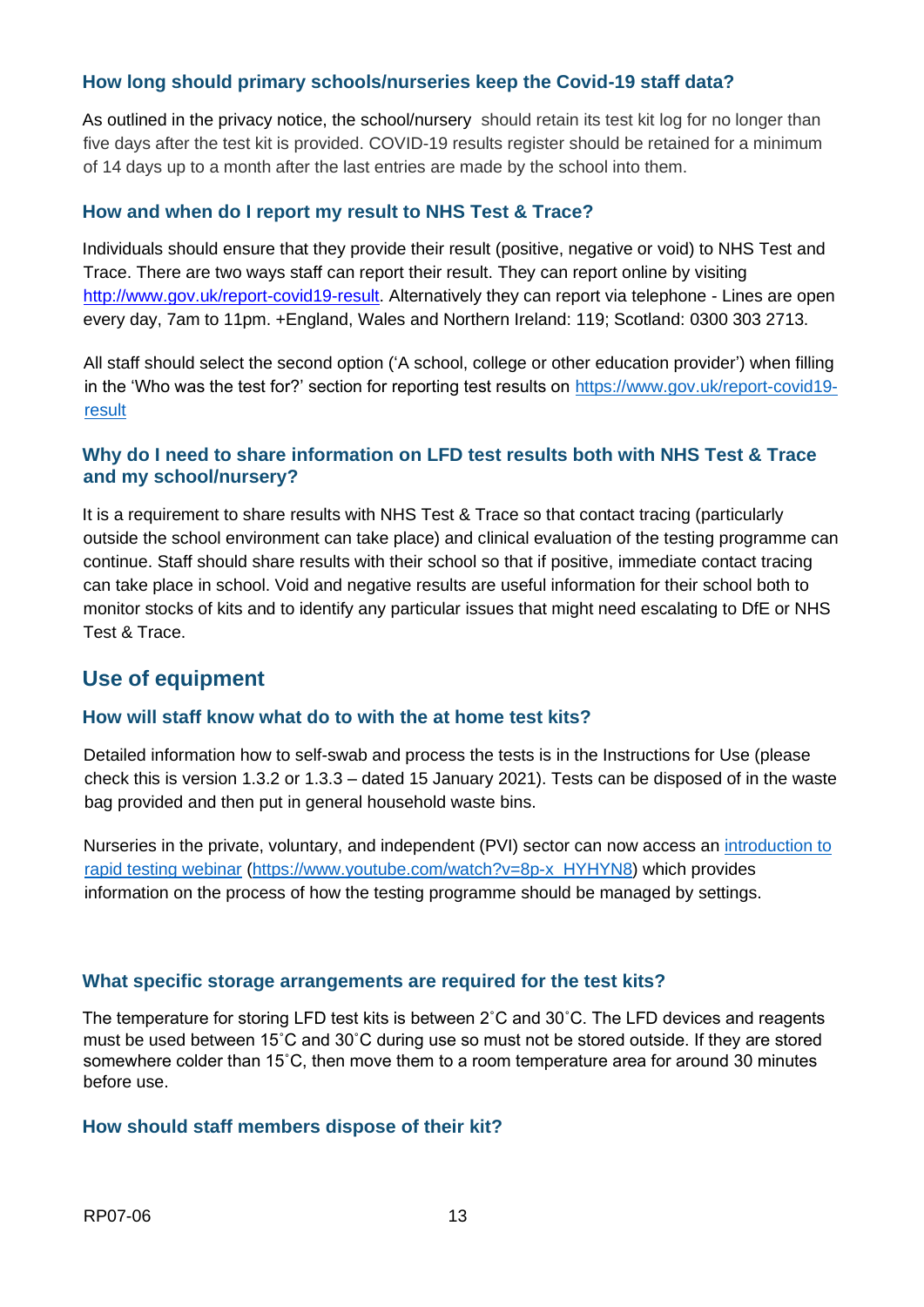Once their test is complete, staff should put all of the used test contents in the small waste bag provided. They should seal the bag and put the bag in their bin at home – it is classified as general household waste.

## **Consent**

#### **Do you need consent to process the personal data required for testing?**

Primary schools and nurseries will need to satisfy themselves that they have a lawful basis for processing personal data. They will provide staff with a privacy notice (which is provided as a [template](https://drive.google.com/file/d/1m7v_BBqi5LvNJHPKB7Kmea0cuCkHfQhj/view?usp=sharing) on the document sharing platform) explaining what personal data is required to participate in the programme.

## **Workforce, funding and insurance**

#### **How are staff defined in primary schools and nurseries?**

The primary school and nursery workforce includes all staff who are working in these settings including contractors or peripatetic staff. Schools and nurseries should also offer testing to other staff members, such as:

- clinical practitioners
- therapists
- other support staff
- caterers
- volunteers and
- those supporting with wraparound childcare to children attending school.

Non-permanent members of staff should also be offered testing, such as trainee teachers on placement in school and supply workforce.

Some staff (particularly those employed through the NHS) may have separate arrangements for regular testing.

#### **If a staff member receives regular (twice weekly) testing in another setting i.e., NHS should they still take part in school or nursery?**

If a staff member is participating in asymptomatic testing in a different setting, they do not need to participate in asymptomatic testing simultaneously in the school/nursery setting.

#### **What are the duties of those undertaking the staff testing roles?**

Prior to commencing their roles, staff must read the guidance and familiarise themselves with their roles. The two roles that each school or nursery will require are a 'Covid Coordinator and a 'Registration Assistant'.

**The Covid Coordinator / Programme Management responsibilities** cover the overall management of Covid self-testing programme at the school or nursery, including:

• engagement and communication with staff and parents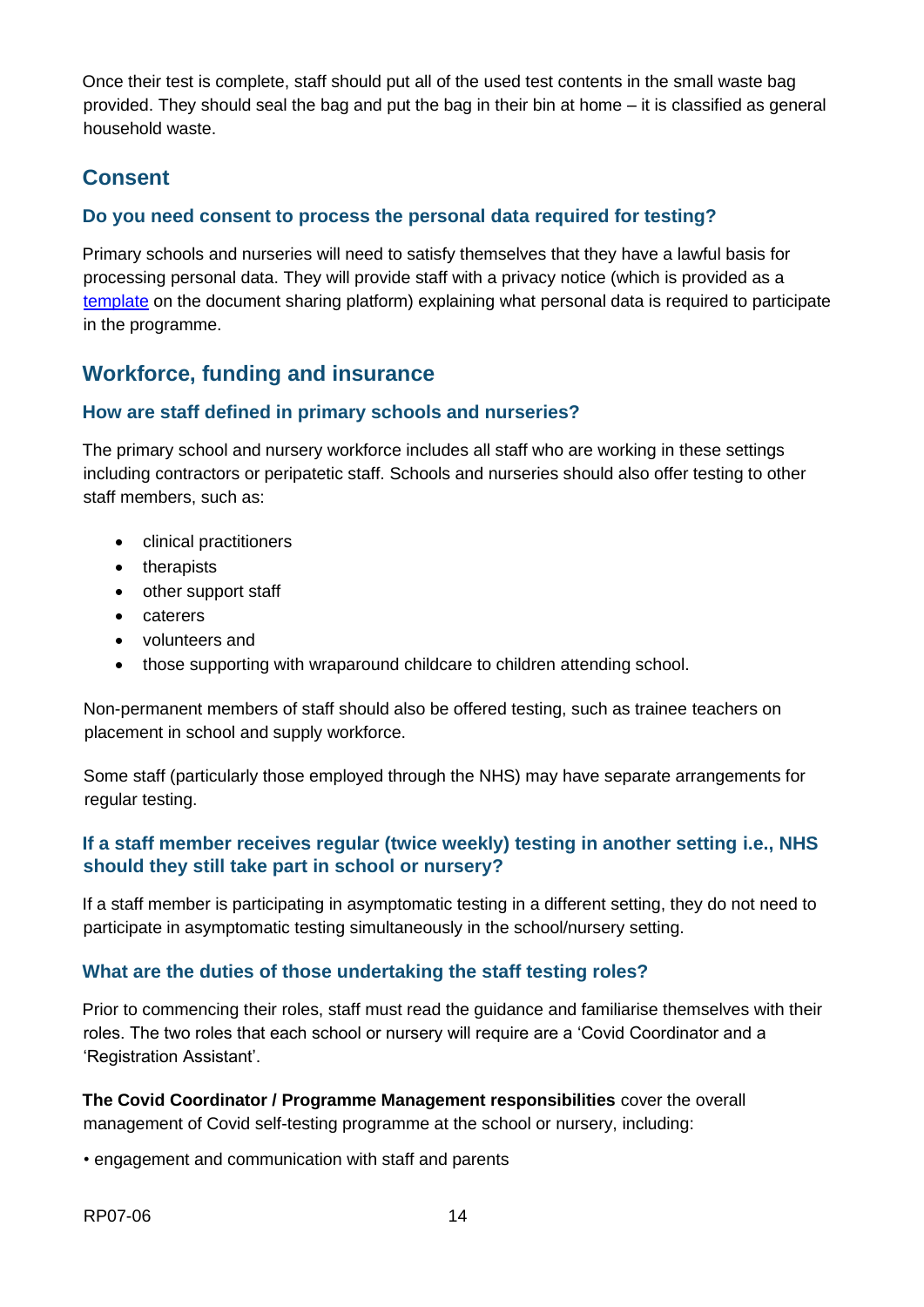- ensuring staff are using the right instructions and that they sign for the test kits using the 'Test Kit Log'
- reporting incidents and carry out risk management
- storing and reporting any required data
- reordering tests when required (advice on how to do this will follow)

#### **The Registration Assistant duties cover**:

- distributing the correct number of test kits and managing the distribution schedule
- working with the Covid Coordinator/Programme manager to manage the stock of kits
- recording self-reported result for weekly testing on their COVID\_19 Test Register.
- sending reminders to staff [report their results online](https://www.gov.uk/report-covid19-result) and to their school or nursery
- responding to staff questions about testing

#### **How long are staff expected to spend in these roles?**

The size of the school/nursery and its workforce will dictate how long the activities set out under the Registration Assistant and Covid Coordinator roles take. It is advisable that staff are given allocated time slots for test-kit pick up, to maintain social distancing and to avoid queues and crowding. Therefore, we expect that the initial set-up, including registration of staff and distribution of tests, will take up to 2 days. We anticipate that the regular input of staff test results to the Covid-19 test register will take up to 1 day, spread over the course of a working week.

#### **Will my school/nursery have costs reimbursed?**

Primary school and nursery staff will be supplied with at home Lateral Flow Device (LFD) test kits which they will be able to use before coming into work. The home testing offer is intended to make the process as simple to manage as possible, minimising the demands placed on school and nursery workforces to deliver their staff testing programme. The responsibilities of the programme (Covid Coordinator and Registration Assistant) are intended to be integrated within existing staff or volunteer structures. We do not expect additional staffing costs to be incurred, as the administrative requirements for schools/nurseries are relatively light. No further workforce, equipment or funding is therefore required for the administration of these tests; as a result, primary schools/nurseries will not receive additional funding to carry out testing.

#### **Has the Risk Protection Arrangement (RPA) or the insurance companies who work with primary schools, school-based or maintained nursery schools confirmed that they would cover activities related to the asymptomatic testing programme, even if testing occurs at home?**

The Risk Protection Arrangements (RPA) provides extensive public and employer's liability cover. The RPA would provide an indemnity to the member school for all sums that the member school shall become legally liable to pay for damages or compensation in respect of or arising out of personal injury or damage to third party property occurring during the period the member school is a member of the RPA and in connection with the testing. Cover applies during home testing as well as testing on school premises. Risk assessments are required whether the testing is on site or in a pupil or employees' home.

RP07-06 15